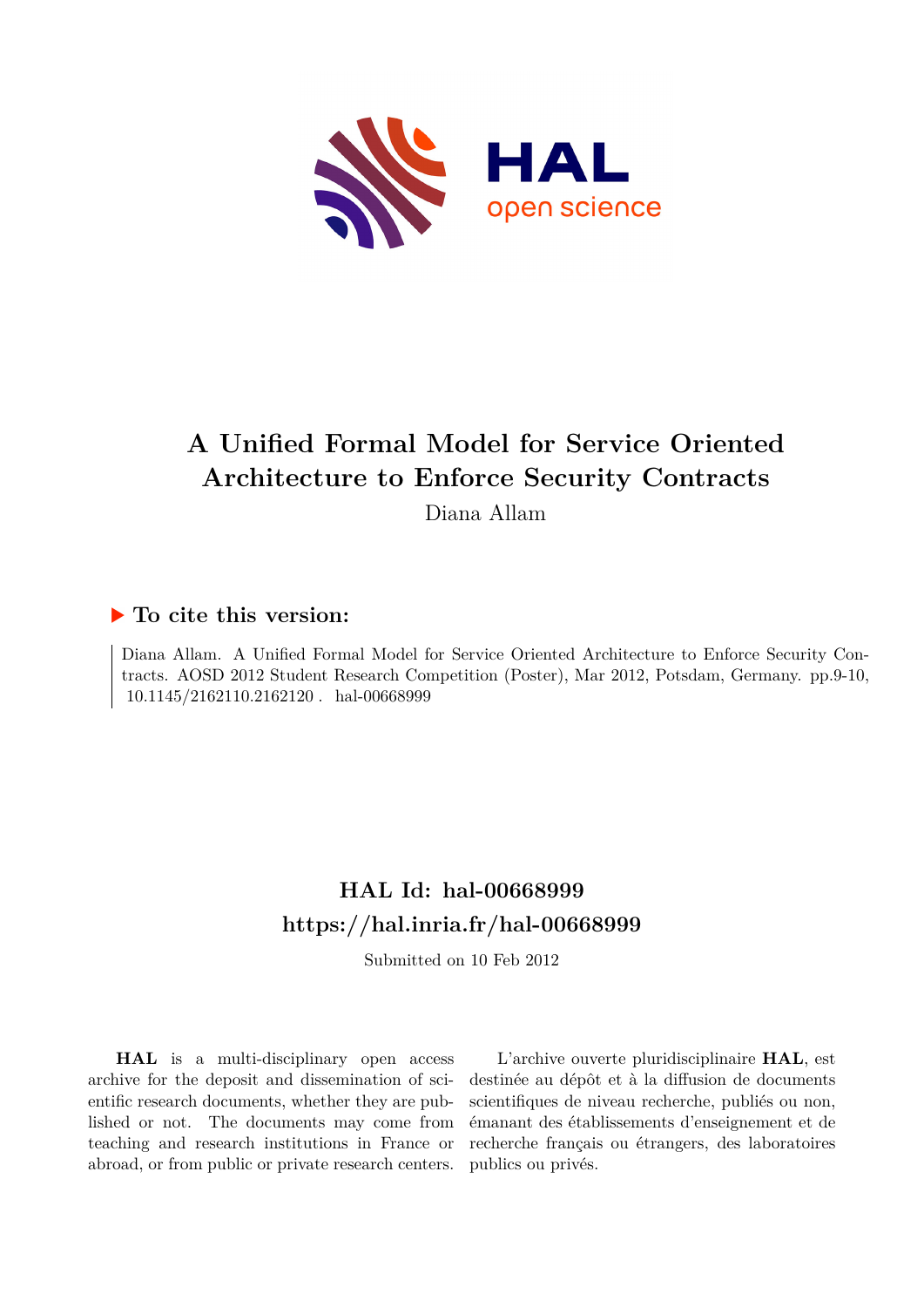## **A Unified Formal Model for Service Oriented Architecture to Enforce Security Contracts**

Diana Allam

ASCOLA group; EMN-INRIA, LINA Dept. Informatique. Ecole des Mines de Nantes 4 rue Alfred Kastler, 44307 NANTES Cedex 3, France diana.allam@mines-nantes.fr

#### **Abstract**

In this paper we introduce a model as a foundation for heterogeneous services, therefore unifying web services technologies in SOA (Service Oriented Architecture), specifically, SOAP/WS\* and RESTful models. This model abstracts away from service implementations, in order to verify and to enforce some important security properties.

*Categories and Subject Descriptors* D2.4 [*Software Engineering*]: Software/Program Verification—Correctness proofs, Formal methods, Model checking, Programming by contract, Validation; D3.1 [*Programming Languages*]: Formal Definitions and Theory—Semantics, Syntax; D.3.3 [*Programming Languages*]: Language Constructs and Features— Abstract data types, Concurrent programming structures, Constraints, Data types and structure, Input/output, Recursion

*General Terms* Design , Languages, Security, Standardization, Verification

*Keywords* Formal Methods, Security, Reference Monitors, Aspects, Service-Oriented Architecture

#### **1. Motivation**

Service-based applications can be built according to the two most competing technologies: WS\* and RESTful. Both have similar characteristics but architectural decisions and targeted applications are different, [\[8\]](#page-2-0). Today, SOAP/WS\* and RESTful models are often supported at the same time: *e.g.,* SAP AG's Business ByDesign product is based on the SOAP/WS\* model, while its Gateway product supports the composition of RESTful services. In such a heterogeneous

Copyright is held by the author/owner(s). AOSD'12, Mar 25-30, 2012, Potsdam, Germany ACM 978-1-4503-1092-5/12/03.

system, a unified model has an importance in controlling exchanged messages.

Actually, despite the differences between WS\* and RESTful technologies, we can unify them under similar concepts: distributed agents are built by means of interacting distributed services that are composed in a black-box manner using well-defined service interfaces. These agents provide services while requiring other services that are consumed.

Such a global abstraction based on the notion of blackboxes for SOA technologies provides significant benefits for the management of distributed services, notably their security properties that can be specified through contracts at the interaction level. Despite the existing security standards, some very skilled attacks are still discovered. Most of these attacks are due to weaknesses in security policies. Hence, the verification of security contracts becomes a fundamental need in SOA environments. Security vulnerabilities appear at different levels. Here, we are only interested in security control at the message exchanges level.

#### **2. Background and related work**

A wide variety of formal models exists for service-oriented computing. Two distinguished approaches of formalization are presented: process calculus models for expressing and analyzing service based-systems, [\[10\]](#page-2-1), or models for giving a formal semantic for a standard orchestration language, like BPEL, [\[7\]](#page-2-2). The drawback of these orchestration models is that they present a service implementation formalism for local processes description, which complicates the model with multiple communication rules. While verifying some important security properties, like access control on services, confidentiality on transmitted data and authentication for access rights, does not require such complex models. Instead, a simple model hiding the local implementation details is more adequate for security control mediating message exchanges. Such a model is called black-box model, like [\[9](#page-2-3)].

Regarding works on formal treatment of security properties for service-based systems and their enforcement, they occupy a big part of the state of the art, like in [\[3](#page-2-4), [4](#page-2-5), [6](#page-2-6)].